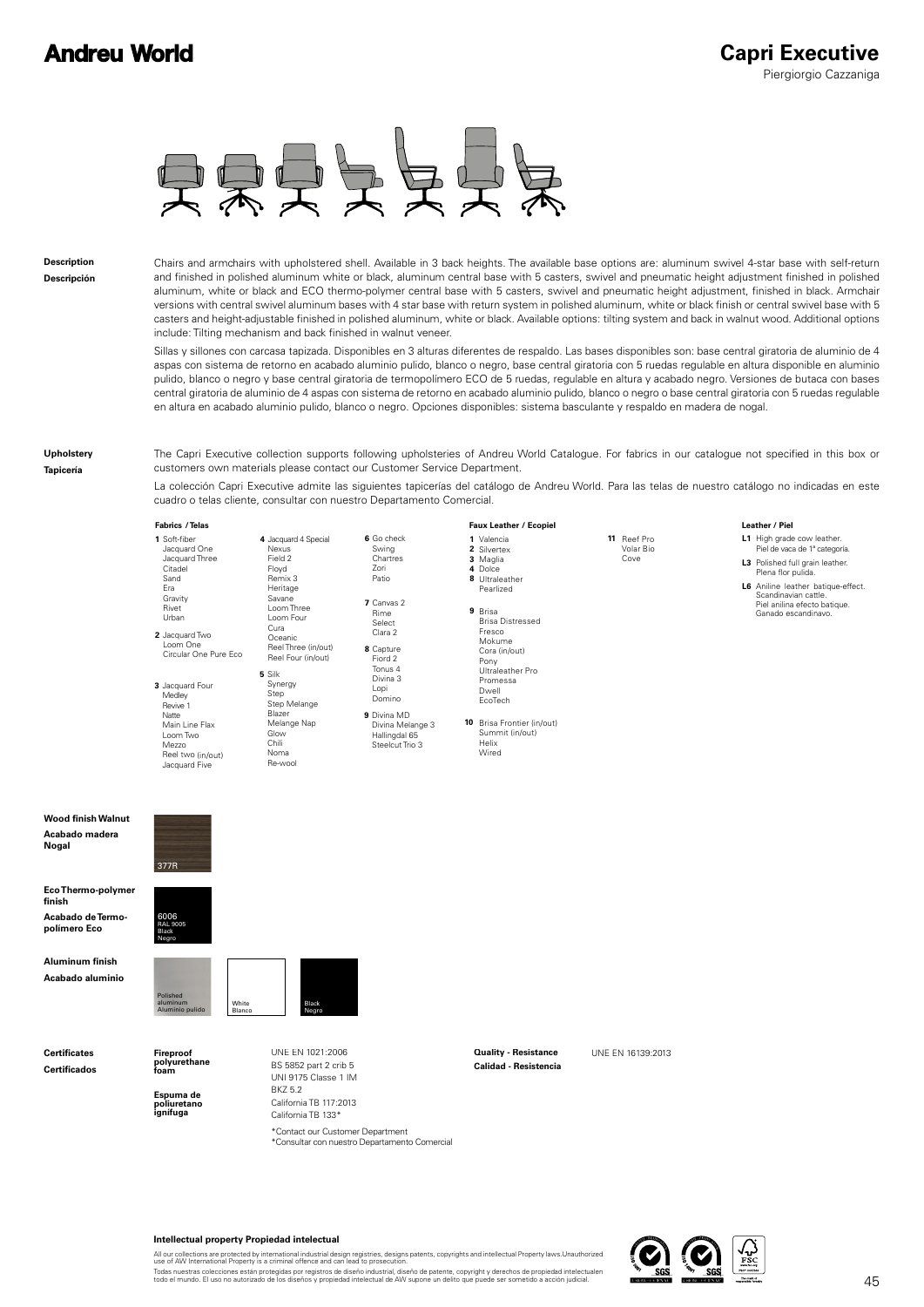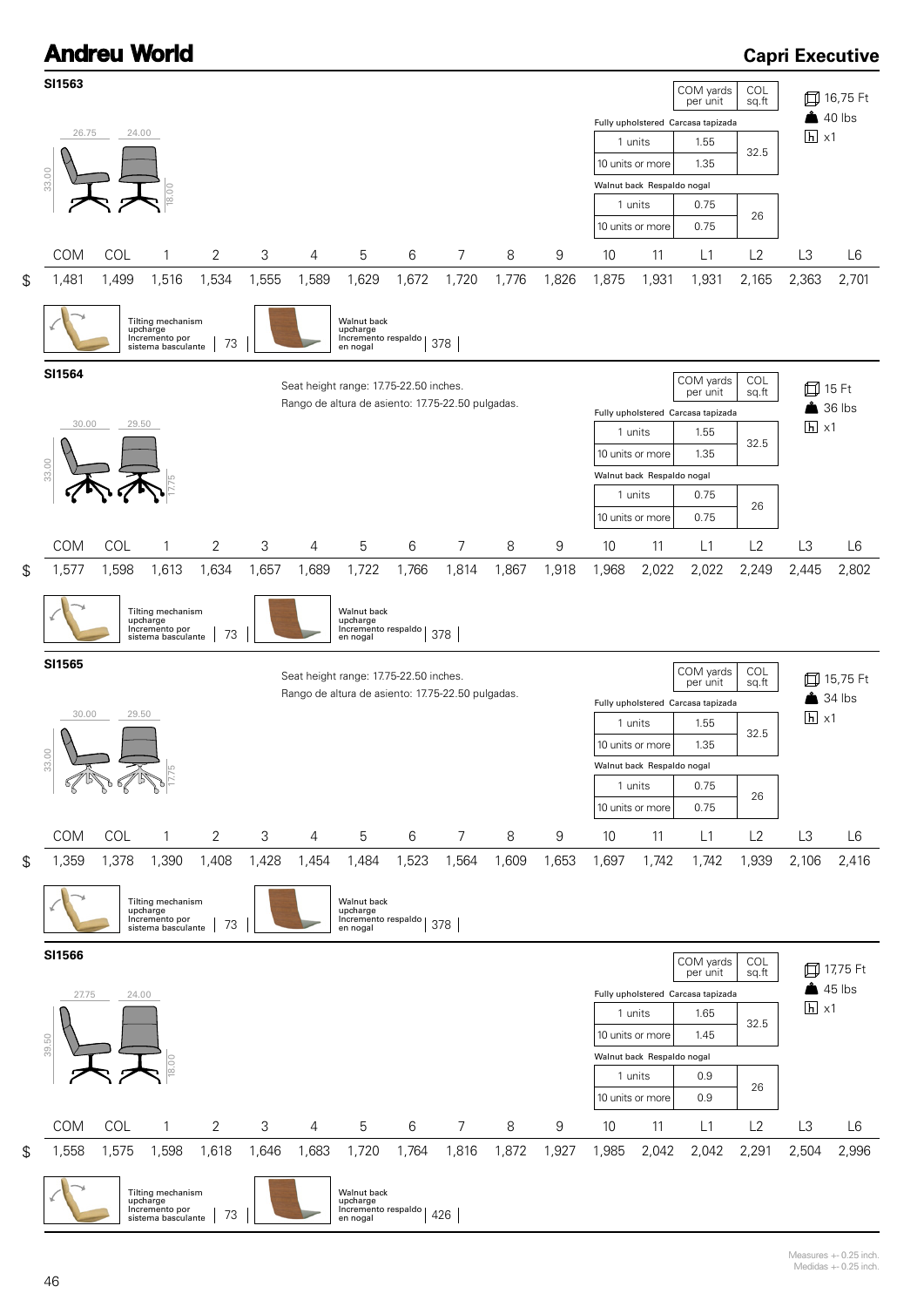

Measures +- 0.25 inch. Medidas +- 0.25 inch.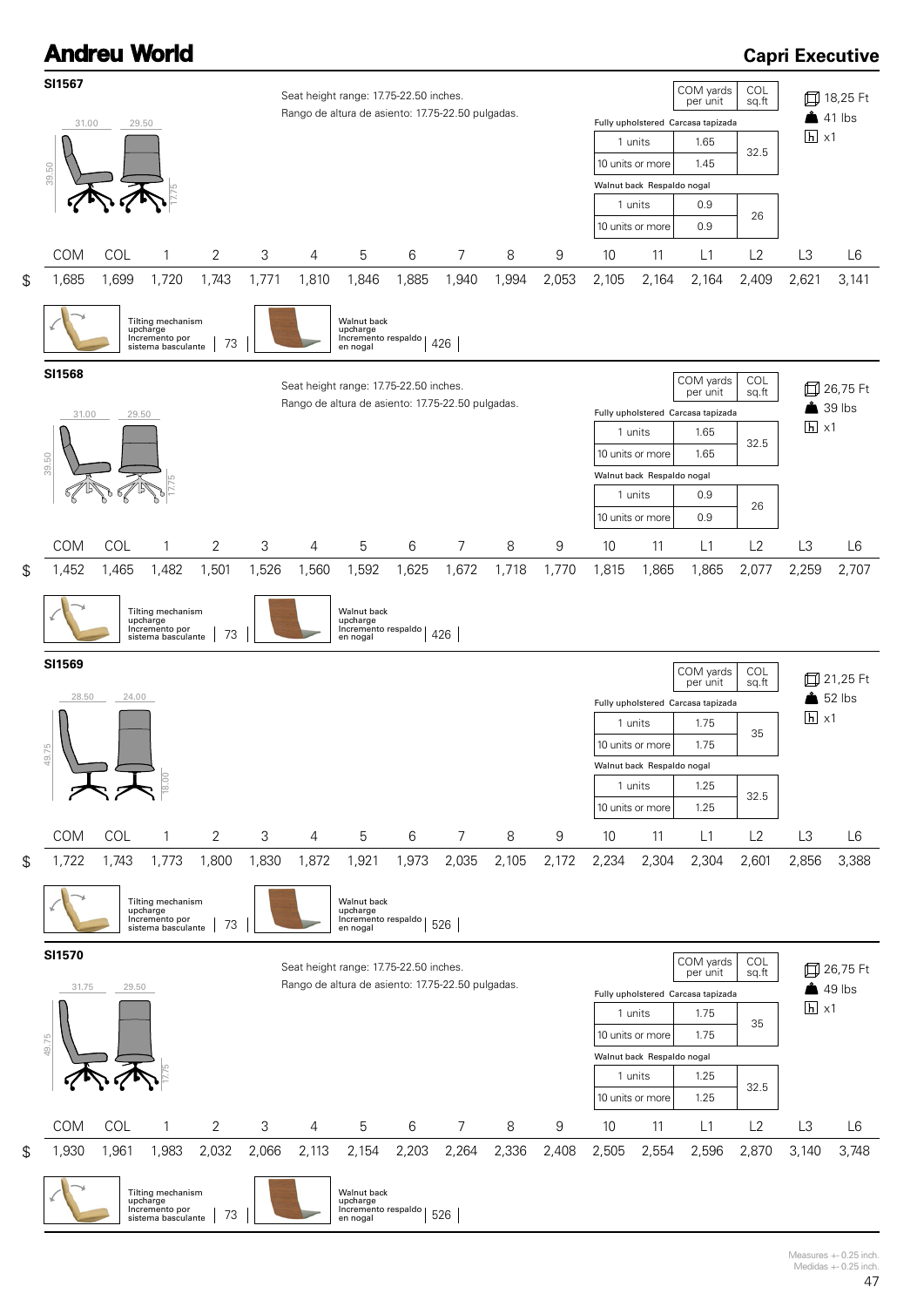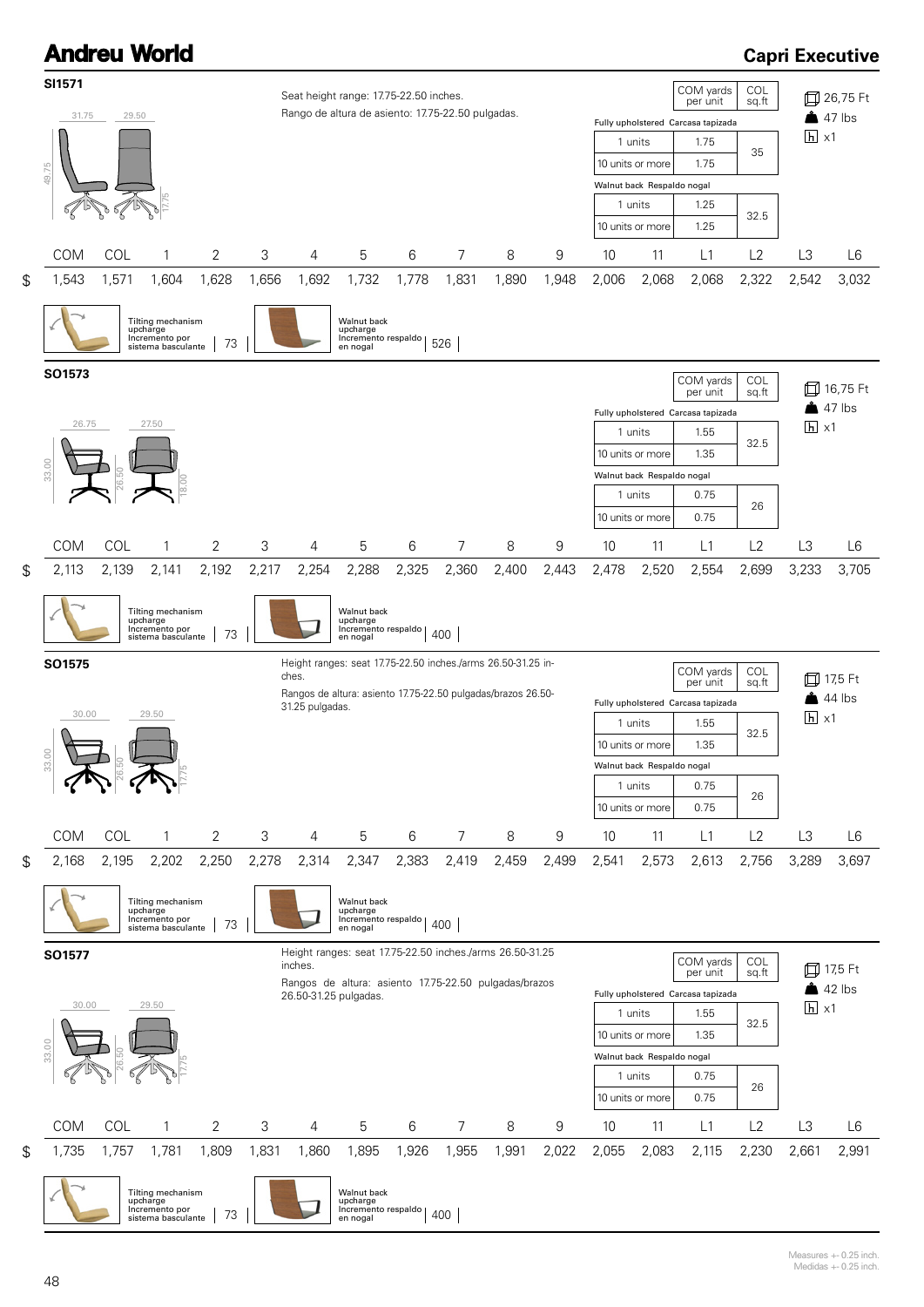

Measures +- 0.25 inch. Medidas +- 0.25 inch.